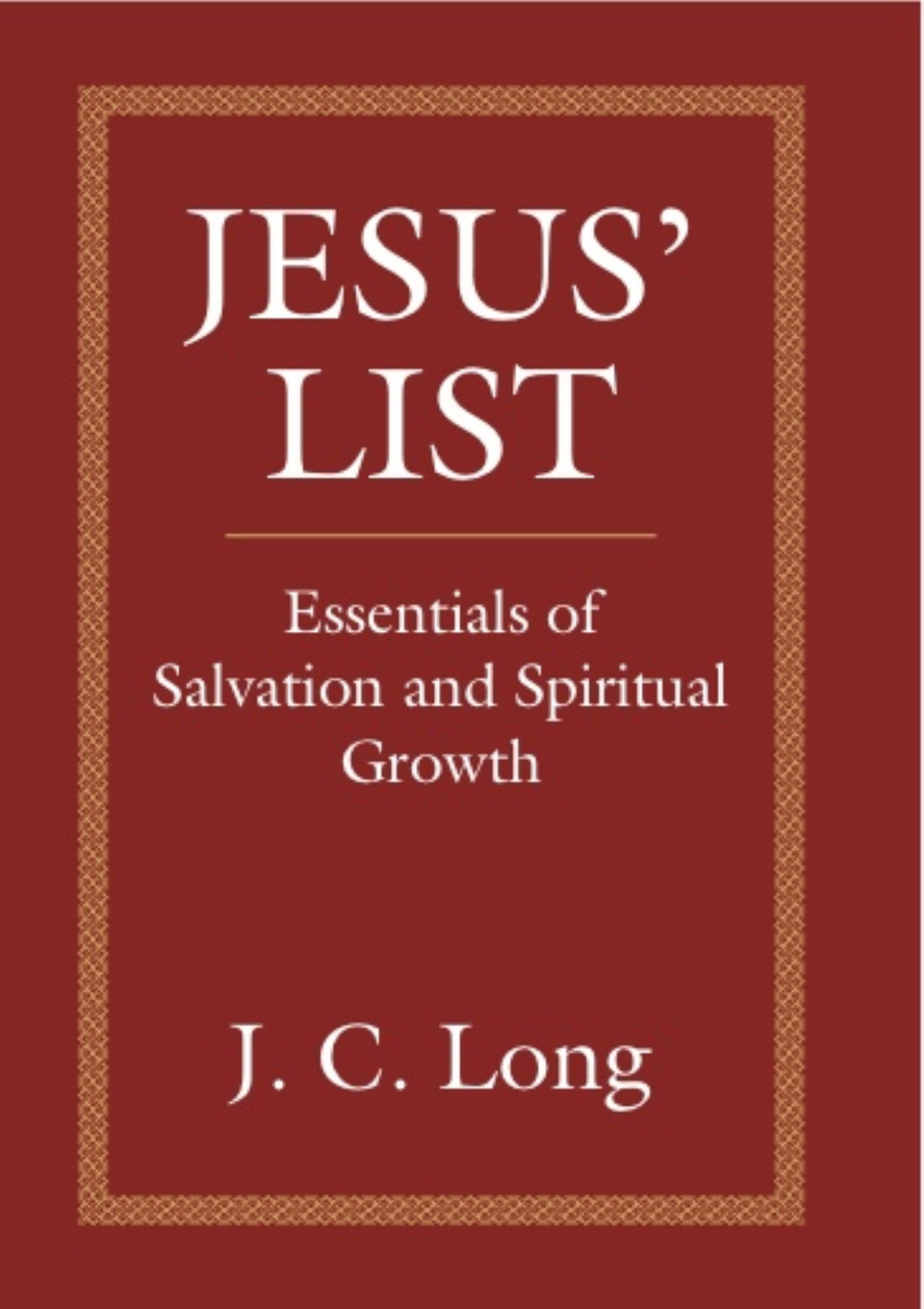

*Jesus' List, a "new" name for "The Book of Life," is the only listing of "saved" persons. Jesus (as Savior) established a new God-man covenant: free forgiveness for sin. A "second coming" will see Jesus return as the JUDGE of mankind. False teachers make the processes of salvation and spiritual growth difficult to understand and practice. Jesus' List teaches minimums for said processes: Faith (for salvation) and Love (for spiritual growth -- overcoming childish emotions).*

# **Jesus' List**

# **Order the complete book from**

### **Booklocker.com**

http://www.booklocker.com/p/books/8474.html?s=pdf

### **or from your favorite neighborhood or online bookstore.**

**Enjoy your free excerpt below!**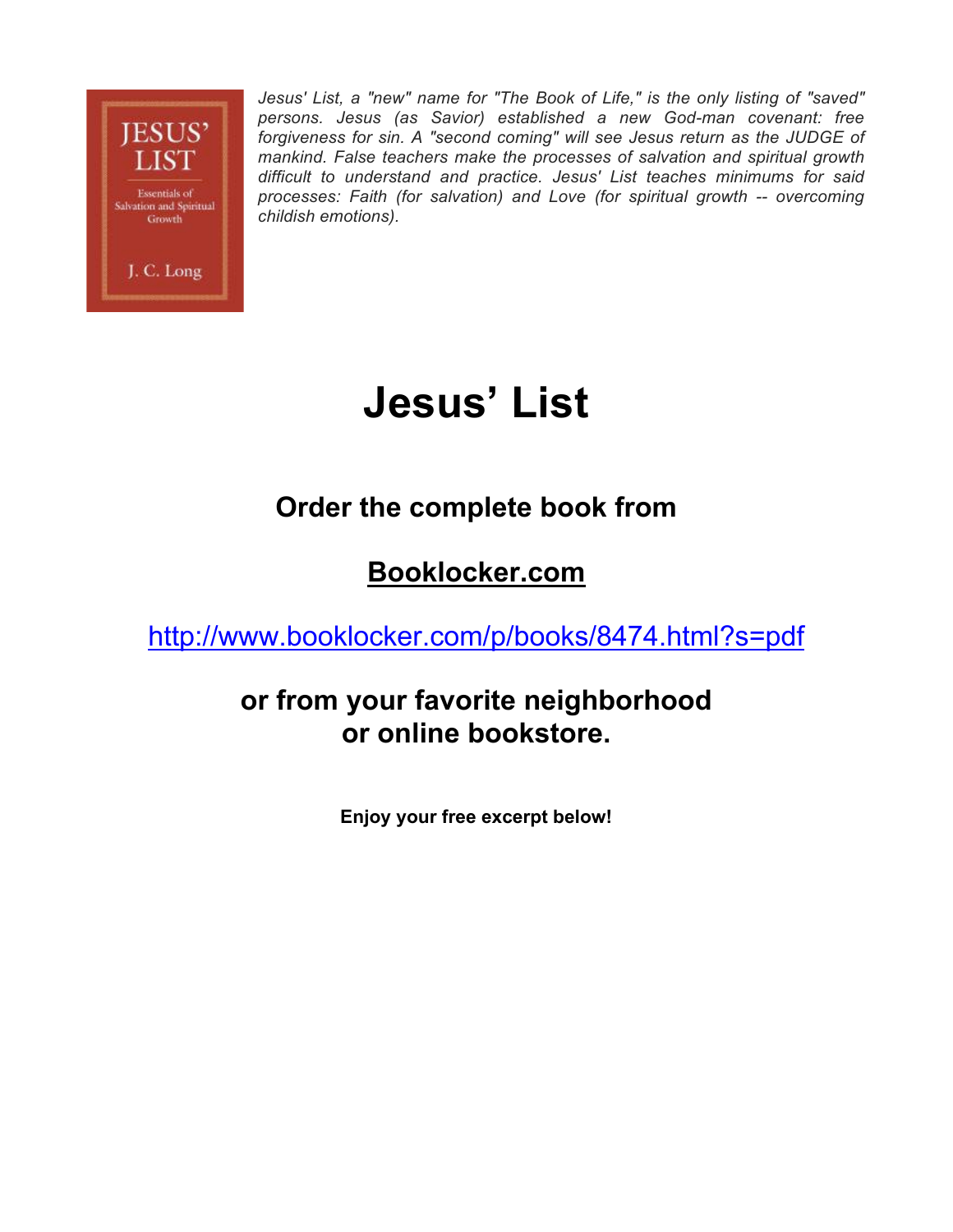# **JESUS' LIST**  *Essentials of Salvation and Spiritual Growth*

*J.C. Long*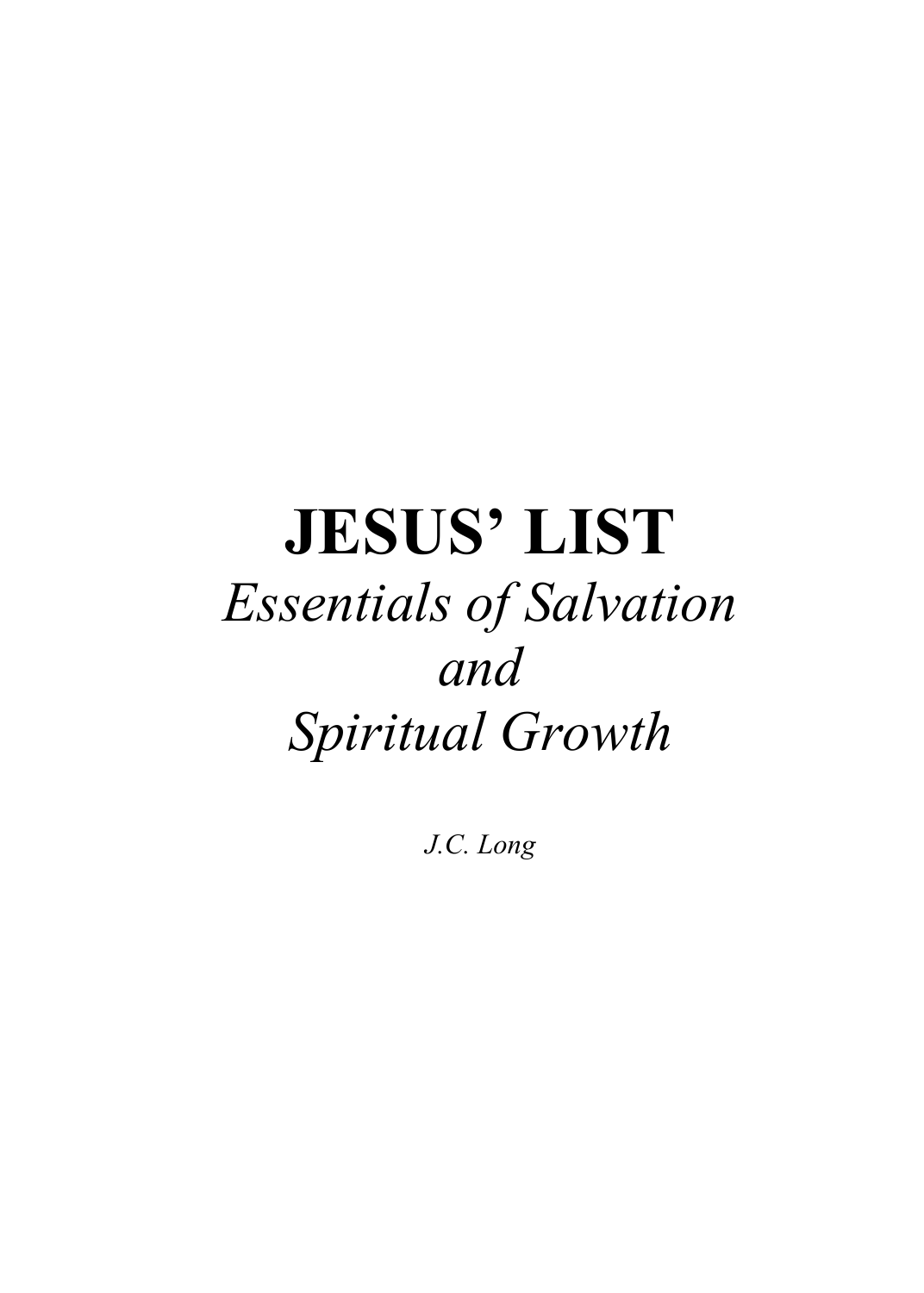Copyright © 2016 J.C. Long

ISBN: 978-1-63491-156-6

All rights reserved. No part of this publication may be reproduced, stored in a retrieval system, or transmitted in any form or by any means, electronic, mechanical, recording or otherwise, without the prior written permission of the author.

Published by BookLocker.com, Inc., Bradenton, Florida,  $U.S.A$ 

Printed on acid-free paper.

BookLocker.com, Inc. 2016

First Edition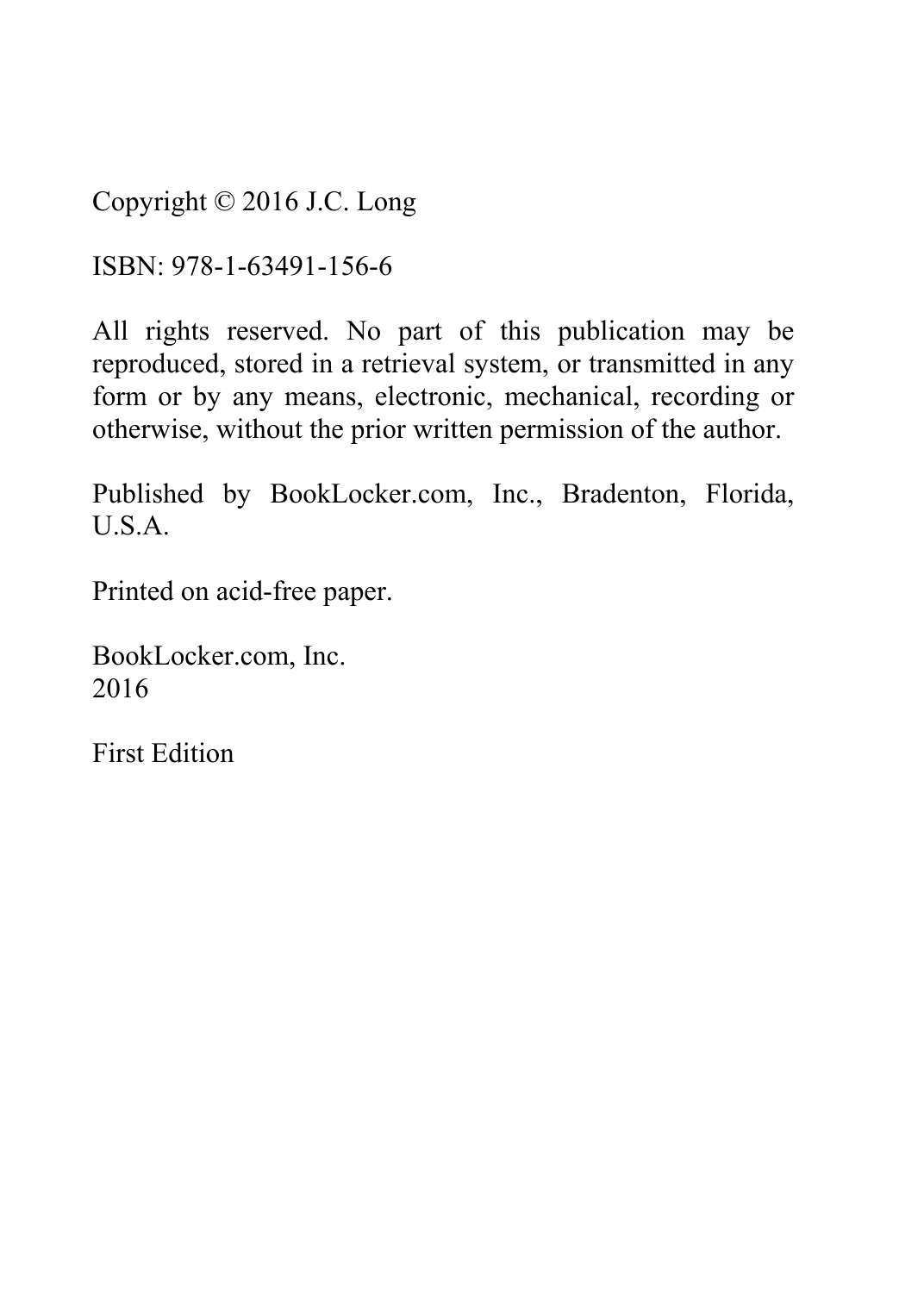### **I IN HIS IMAGE**

#### *(There) are those that rebel against the light.*  $\sim$  Iob 24.3

To be human is to always be less than God – "Creatorcreature" relationship, don't you know? The record indicates that we are created "in his image" (Genesis 1:26). That doesn't at all suggest equality with the Creator. To have been created perfect would make us equal to Him. Adam and Eve demonstrated man's imbedded imperfection when they wrongly exercised their Creator-given prerogative of choice. They chose to turn their back upon the Creator-creature relationship designed by God -- by caving to the seductions of the *devil*; who slyly, falsely promised them that they could be equal to Him. Don't we know that when the devil makes outrageously "attractive" promises he has no intention nor capacity to fulfill – we should *beware*? Sometimes those attractive but hollow promises come at us from unexpected directions, but always through *somebody* the devil is either temporarily using or *owns* outright.

The devil's modus operandi showcases the element of surprise – he is the master of catching us off guard. That's why God's revelations to us include warnings to be vigilant. Satan **will** "rear his ugly head" to every one of us – but not when we're fully armed, poised and ready to meet the

1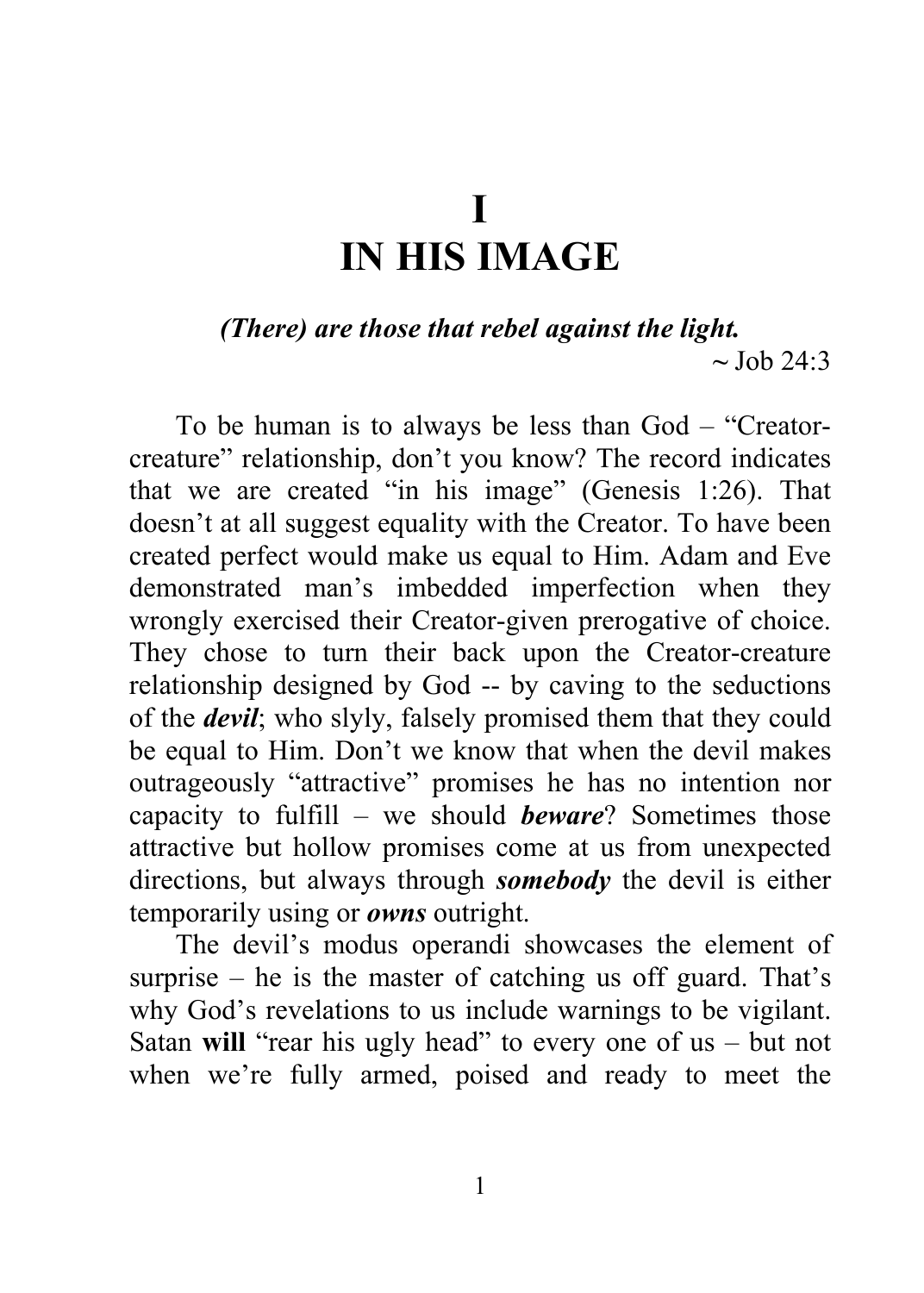challenge (Ephesians 6:10ff and I Thessalonians 5:8). Unless: we learn to foresee and recognize those surprise appearances -- when his presence is manifested in people he owns -- and mentally practice Spirit-led counterattacks until they become spontaneous. The true model for learning to launch effective counterattacks upon the devil, of course, is Jesus. The way he handled the devil during his "temptation in the wilderness" is especially instructive -- (Matthew 4, Mark 1, and Luke 4).

We with imperfection burdened, *want* to be perfect. That's fine, provided we "wait upon the Lord", relying upon his total, undeserved forgiveness. However; Satan, Adam, and Eve thought they had found some sort of shortcut to perfection. God's gift of freedom-of-will enables us to choose whom to follow. One *can* choose to follow Satan and try to be sufficient unto self – as if any human could ever be complete without the Father.

But our Father reaches out to us, desiring to draw *every one of us* to himself. Therefore, it is quite natural for us to have a deep feeling of incompleteness -- an emptiness and a longing, not to be *equal* to Him, but to be *united/reunited* with him and *fulfilled* through him. Typically, one is not aware of this until he begins to find himself unfulfilled after trying to satisfy his inner emptiness with creations (i.e. "money, power, stuff/things") rather than with the Creator. I call this the "IT FACTOR". The devil shows us tempting illusions of how we might become forever satisfied with some "thing". For shocking relevant insights, ask the Holy

2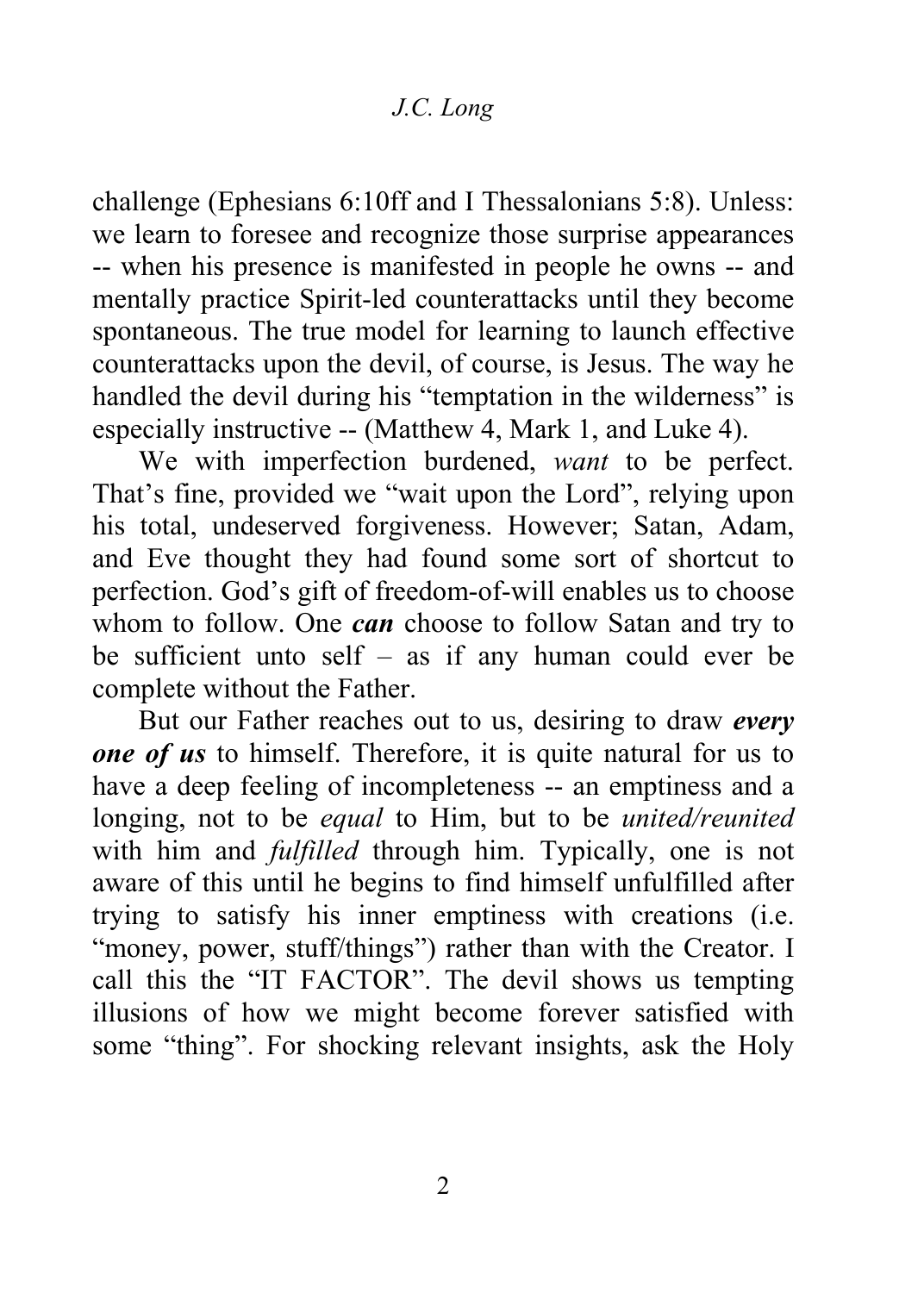Spirit to guide you through a study of Jesus' satanic temptation (referenced above).

We should be readily capable of identifying persons who plot and scheme to rule the world (or factions thereof, even small factions) -- and who USE "innocent bystanders" as expendable assets in attempting to realize their IT. Hitler's IT was to conquer, dominate, and rule the World. It is highly likely that Mao Tse Tung had that same IT planted in his evil heart. Some gangsters merely want to rule Sicily, Chicago or New York. For them, "That's it!" However; a vast majority of humans try to make themselves "content" by focusing attention and effort upon realizing some much lesser IT.

For instance; what if, upon first seeing a Ferrari sports car, you think, "This is it! I've gotta have a Ferrari. That would make my life complete". So, by hook or crook you "find" several hundred thousand dollars and you buy the Ferrari (maybe the devil drops lots of cash into your  $lap - it$ happens). Then, you discover that it is going to cost you thousands of dollars every time you have the thing serviced!

 Wake up! "I'm not sure this thing can really make me happy."

So then you discover a classic car that is beautiful, impressive and affordable. That "IT" also fails to make you "happy", so you look for another and another and another "IT". Hopefully, you won't have to find out the "hard" way (like Jay Leno) that collecting hundreds of nearly perfect classic cars can't do IT either. Thus, we have the capacity to be fooled into believing that some *material thing* might be IT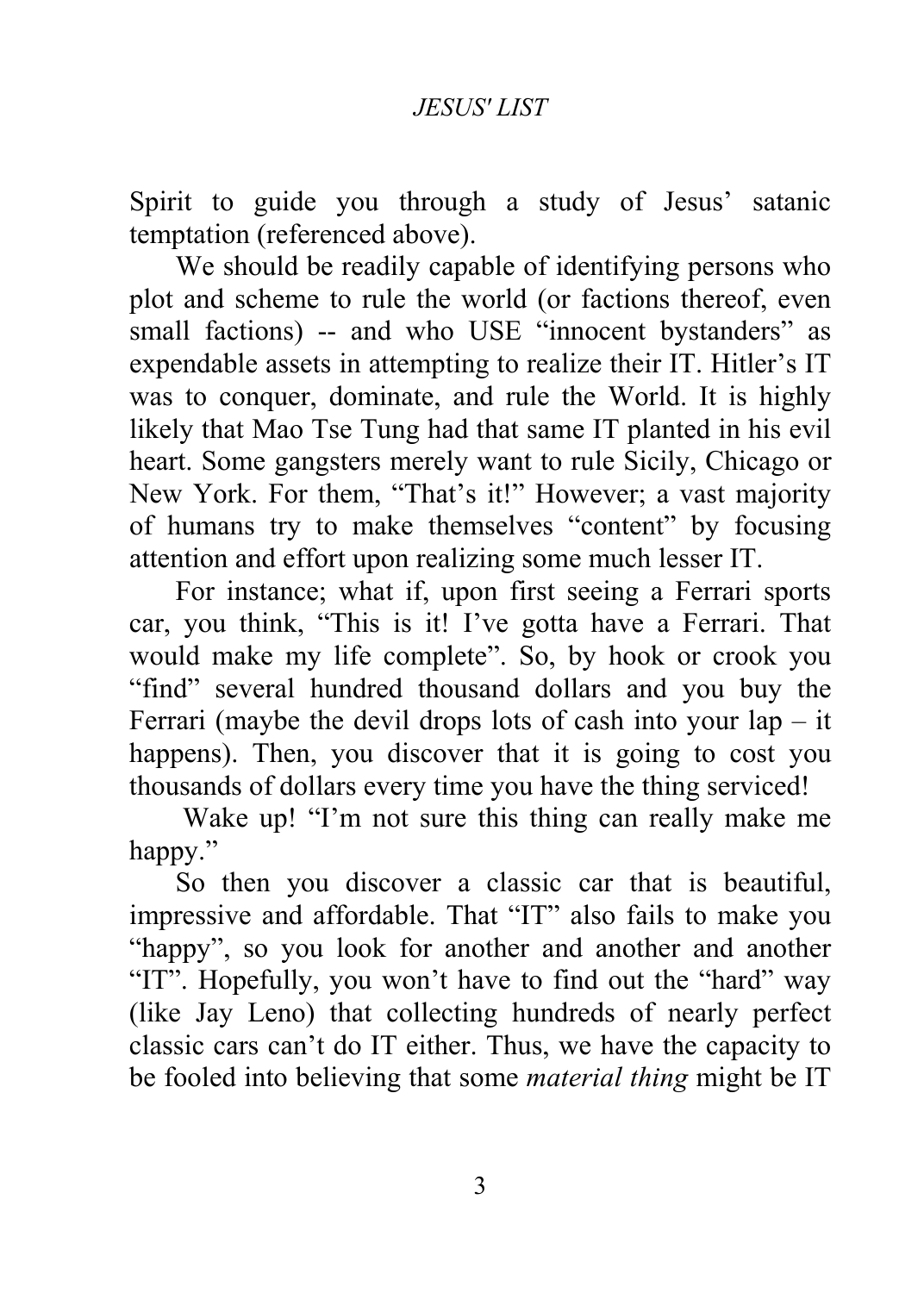#### *J.C. Long*

– or perhaps that some *endeavor* (such as secular philanthropy) is it. Some "good" persons fall for this *after* they acquire "got-it-made" riches. The pocket change they give to charities seems like a lot to us regular folks; but Jesus says that the poor widow's two mites (half a penny) are more (Matthew 12:42-43 and Luke 21:2-3).

 After too many of the devil's decoy IT's have left one empty, one should begin to discover his own personal pathway to acknowledging and engaging his all-important sixth sense – and finally embark upon the pathway to genuine, forever wholeness. Christians know this as "being one with God" – a concept of "perfection" gained by-way-of agonizingly wonderful growing pains experienced *during* what might be left of one's life in the flesh.

Perfectionist tendencies seem to be an observable human behavior that point to human craving gone awry. In accord with my admittedly limited knowledge of Judaism, Jews must try to achieve perfection by way of perfect obedience to The Law (known as "The Book of Moses" – the Pentateuch – the first five books of the Bible). This, of course, proves to be much more than a daunting task. Although we Christians believe we gain perfection by way of free and undeserved forgiveness; many of us, at some place and to some degree along life's continuum, dally with the ancient mind-set of human perfection by way of perfect obedience to a long list of "dos and don'ts". In reality, I see no evidence that we humans even have the capacity "*to rid our soul of one dark blot*" (from Billy Graham's favored invitation hymn, "Just as

4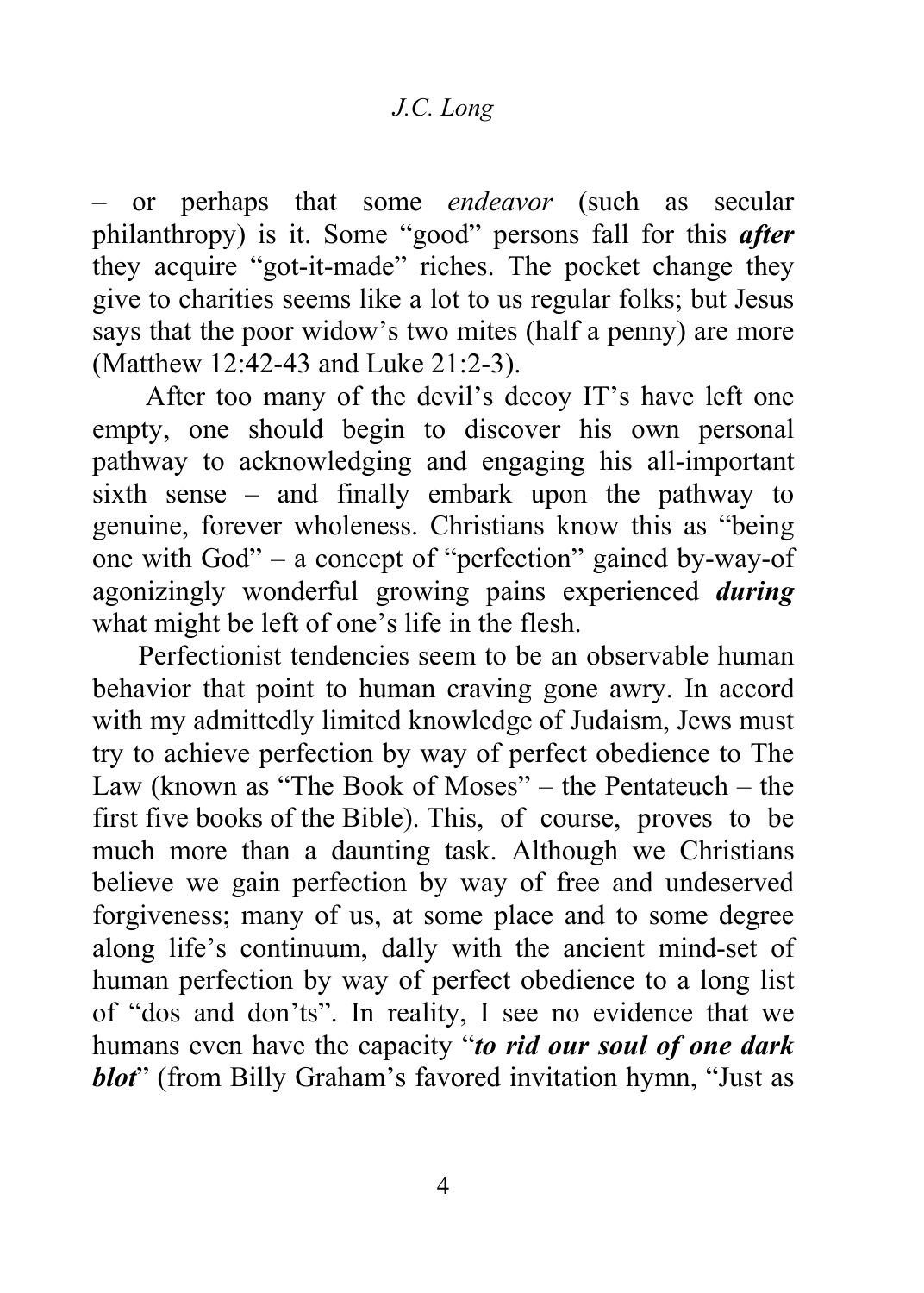I Am", Charlotte Elliott) – although we **do** try. Think: "Clothes make the man", body building, facelifts, tummytucks, "wrinkle erasers", "Botox", perfume, lipstick, powder, paint; and every perfectionist affectation known to man. Just for drill, analyze this saying: "Diamonds are forever" (a manmade saying that any thinker can readily recognize as B. S.).

Please consider the following illustration of the point. I once watched in disbelief as an acquaintance pitched a shade canopy. He first refused every offer of help, and then carefully gauged the sun and its pathway across our field. Then he drove the first stake, and connected a corner rope. Consulting a printed list of dimensions; from the first stake he marked the position for the first corner pole with a hand driven stake. From the first pole position, he measured the diagonal, and drove a stake marker for the center pole, the opposite corner pole, and the second corner stake and rope. He then duplicated his effort for the other two poles, stakes, and corner ropes. He then checked every measurement several times, moving the stakes a fraction of an inch each time. Then he meticulously rolled out the canvas into position, taking great care to remove each blade of grass. Finally, he rather ceremoniously raised and placed each corner pole in turn, and then the center pole.

After tweaking everything again, he gazed approvingly at his handiwork -- as I gazed incredulously at him. It seems to me that to harbor a mindset like his is to plant a minefield

5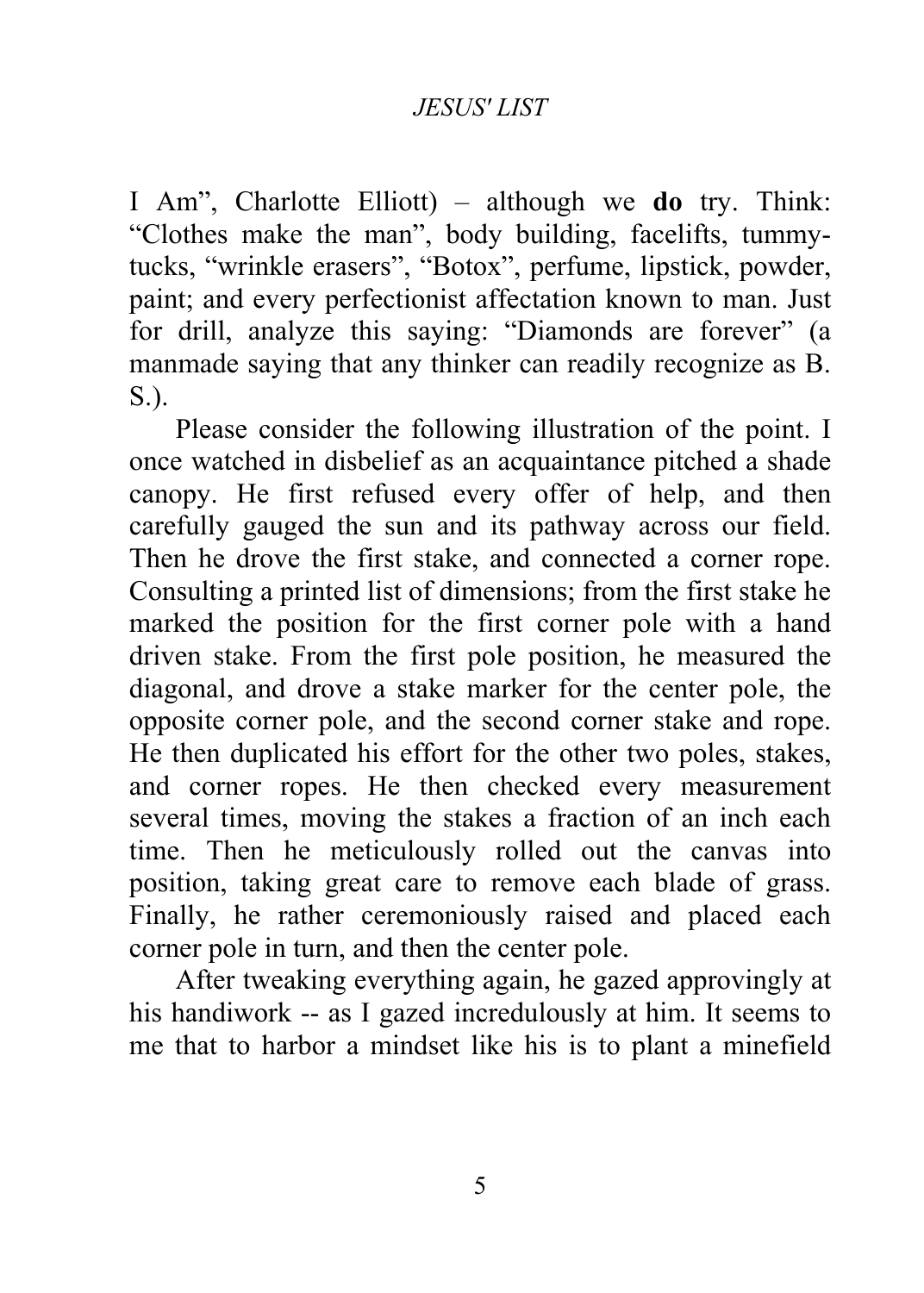directly in one's pathway -- and then try to negotiate that minefield, blindfolded and unaided, safely to the far side.

I've been accused from time to time of being tinged with perfectionism myself; but, in truth, I openly admit that I've never been able to thoroughly clean up my personal, literal and mental "junk rooms" (which I try to hide from others, of course. I too, have an ego). My own *junk rooms* continually remind me of who and what I really am. Mankind might be able to create a perfect person, place ("Utopia") or thing -- *in our minds, on paper or via "the arts"*; but that will be the only way he, she or it will ever actually exist. Can't a true artist look back upon his creations – and point out the flaws?

While Moses tarried on Mount Sinai, communing with God on behalf of his people; Aaron, who had been left in charge of the Israelite horde, gave in to his emotionally overcharged "congregation" (people of little understanding) – who could not settle and agree, even upon what they wanted. Aaron tried to create with his own hands a perfect thing worthy of worship – that he hoped would have a calming effect upon his charges. Thus we have the infamous "golden calf".

 By the way (speaking of the here and now); doesn't it seem wrong for a gifted, called, trained, ordained spiritual leader to give his sophomore charges what their childish emotions clamor for in corporate worship -- in lieu of what the Holy Spirit reveals to him as the (perhaps unpopular) real thing?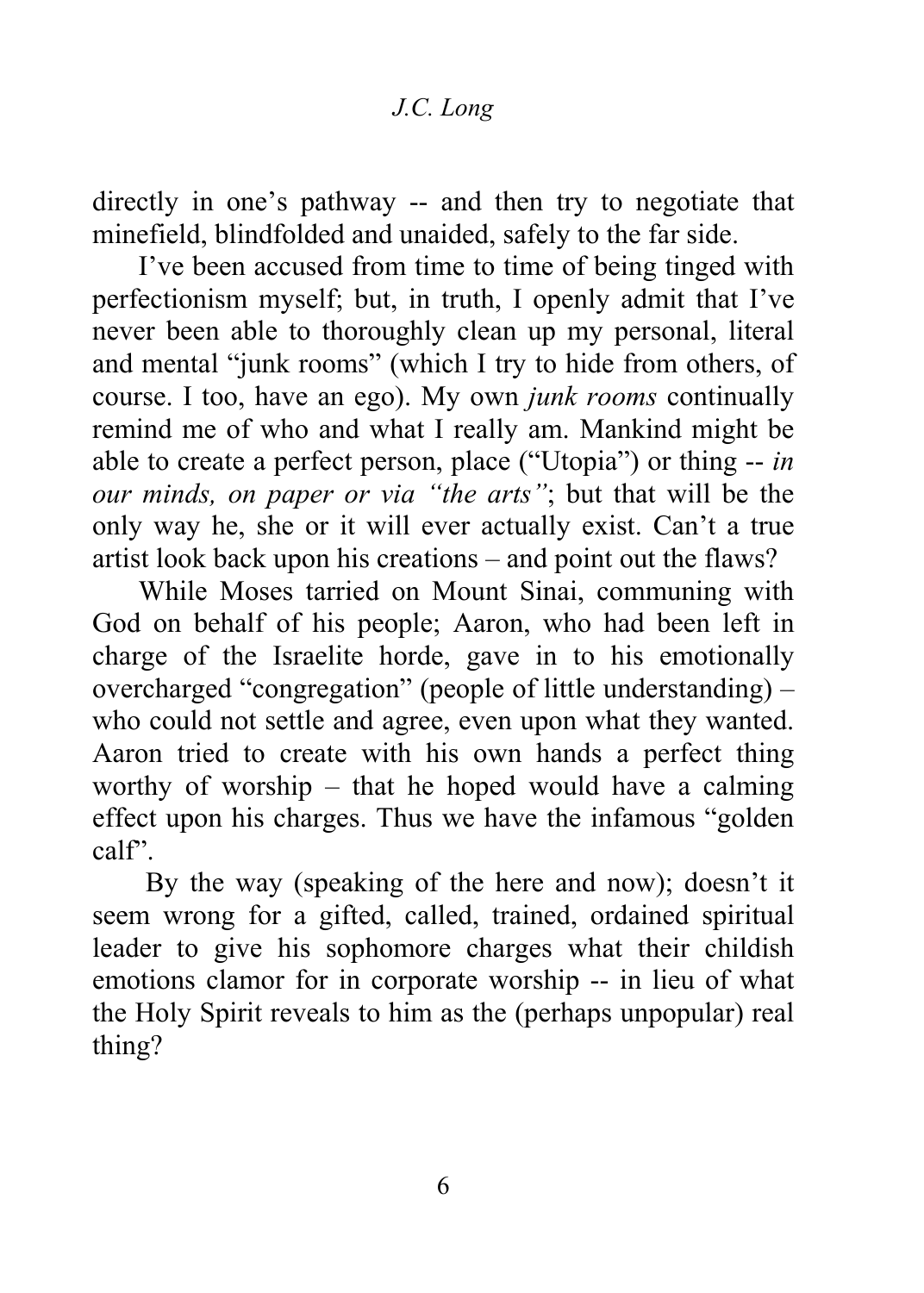As the Israelites gave themselves over to emotionality around their dumb golden calf, "corrupting themselves" (Exodus 32:7d) – (glance at the fabulously lustful lifestyles of today's rich and famous); Moses' second-in-command, Joshua, remarked that the noise of their revelry sounded like "a noise of war in the camp" (32:17b). Incidentally, I find Aaron's explanation to Moses for the golden calf amusing, even comical: "*I threw a bunch of gold into the fire – and out came this calf*!" (32:24, paraphrased)

 I once had an acquaintance who labored day-and-night, month-after-month (at great expense) on his personal *airplane*. Finally, he declared that the object of his affection was "damn near perfect". I myself owned a 1940 Ford Deluxe Coupe for some 20+ years -- in which I invested time, money, blood, sweat and tears. I also cussed a lot while working on it; especially when a wrench slipped and I busted my knuckles. I finally realized that my "40" was, to an alarming degree, my own *personal idol*. And that's why I agonizingly sold it -- and painfully watched as the new owner drove her away.

Do you have a personal idol that you can identify? Please don't misunderstand me; I believe that *things* are okay, and that it's okay for those things to be *real nice* – as long as we always keep God first and foremost in our hearts, minds, and activities. That's not always easy to do, what with the devil tempting us incessantly.

Back to my point: Please do not allow any sincere but sincerely wrong person to convince you that, for instance; the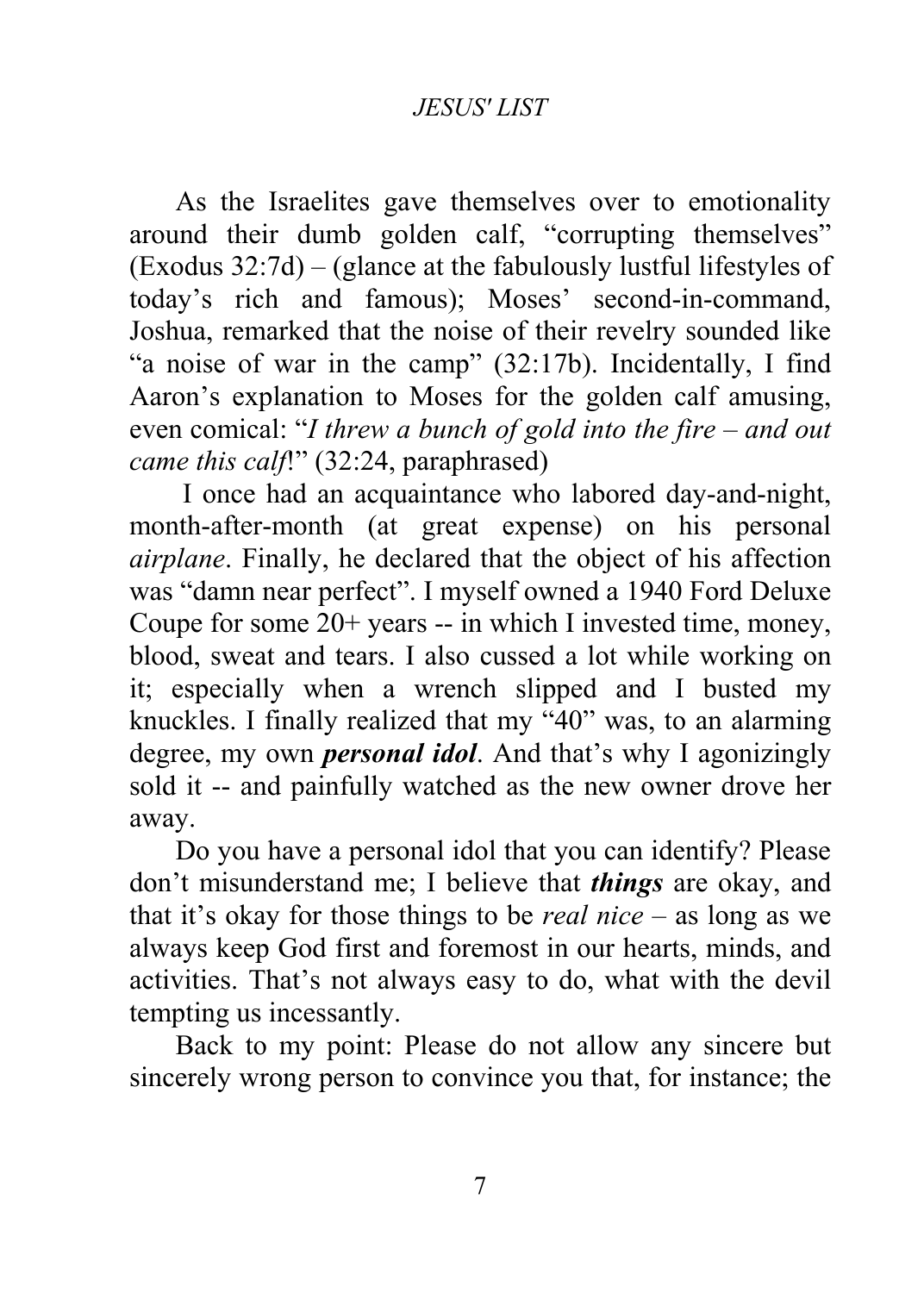#### *J.C. Long*

King James Version of the Bible, the Pope, or any other human, or any*thing touched-tainted* by humans, is perfect. Since God is, by definition, the only one who is perfect; it naturally follows that if any other entity were indeed perfect – he, she or it would be God! According to my limited understanding, anyone who believes that any person other than God, or any place or thing on earth is perfect  $-$  is practicing idolatry. Of course, check this out to your own satisfaction through the Teacher.

One who actually desires to *see*; i.e., "None is so blind as he who *does not want to be bothered by seeing*", might observe that down through the ages – from those who recorded Old Testament Scripture to Jesus' original Disciples/New Testament writers -- to today: humans have not been able to *stop themselves* from *placing constructions* upon the pure, unvarnished Truth that believers find epitomized in the person of Jesus of Nazareth. Did his disciples (everyone involved in voicing and/or recording the original Scriptures, both Old and New) place constructions upon the essential Gospel? My answer is also a question. Were they human?

Therefore; the record of God reaching out to embrace and lead his children has been skewed with an inescapable mingle of imperfection (*embellishment*, do you think?). And of course you and I do the same thing today. For instance, think Christian "*denominations*". Every one of us is "guilty" of being imperfect! Everything that issues from the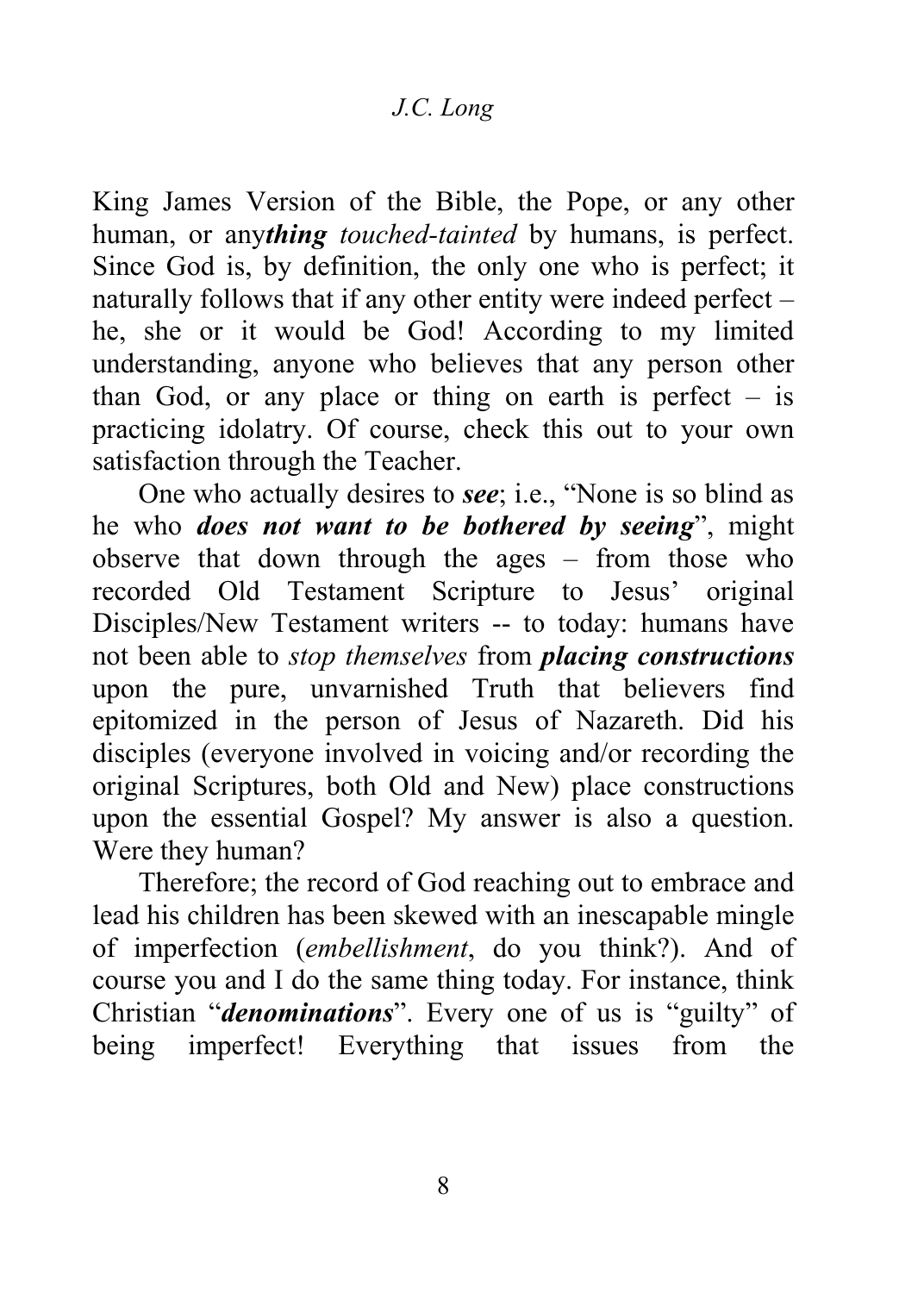brain/thoughts/beliefs and activity of every human being is, and always will be, to some degree, *imperfect*.

Once one comes to grips with the truth about human imperfection, he can begin to see the aforementioned *constructions* for what they really are. But, do those constructions generated through man's imperfect understanding in any measure actually change the true Gospel? No, not at all – they simply constitute manmade smokescreens and obstacles through which it becomes more difficult to discern the essential truths of God. We literally make it more difficult for ourselves. I will always appreciate Walt Kelly's wise and wonderful *Pogo 'Possum*, who often warned us: "*We has met the enemy, and he is us*". Do you ever wonder *who* would *want* it to be more difficult for us to discern the essential Gospel? Please: Think about who might be muddying the water of our understanding!

Some of the persons who fiercely believe all that *stuff* are routinely called "fundamentalists and/or "conservatives". In actuality, they aren't any more fundamentalists/conservatives than Potiphar's pet peacock. I am a true fundamentalist/conservative: *I believe that when one strays away from the foundational truths of God to embrace manmade doctrines taught by sincere but sincerely wrong "teachers"; he is necessarily wading around in deep do-do*.

Thus says the Lord: "*Those who worship me by teaching the precepts of men as doctrines -- are just wasting their time and effort. They are worshipping me in vain"* (Matthew 15:9, paraphrased).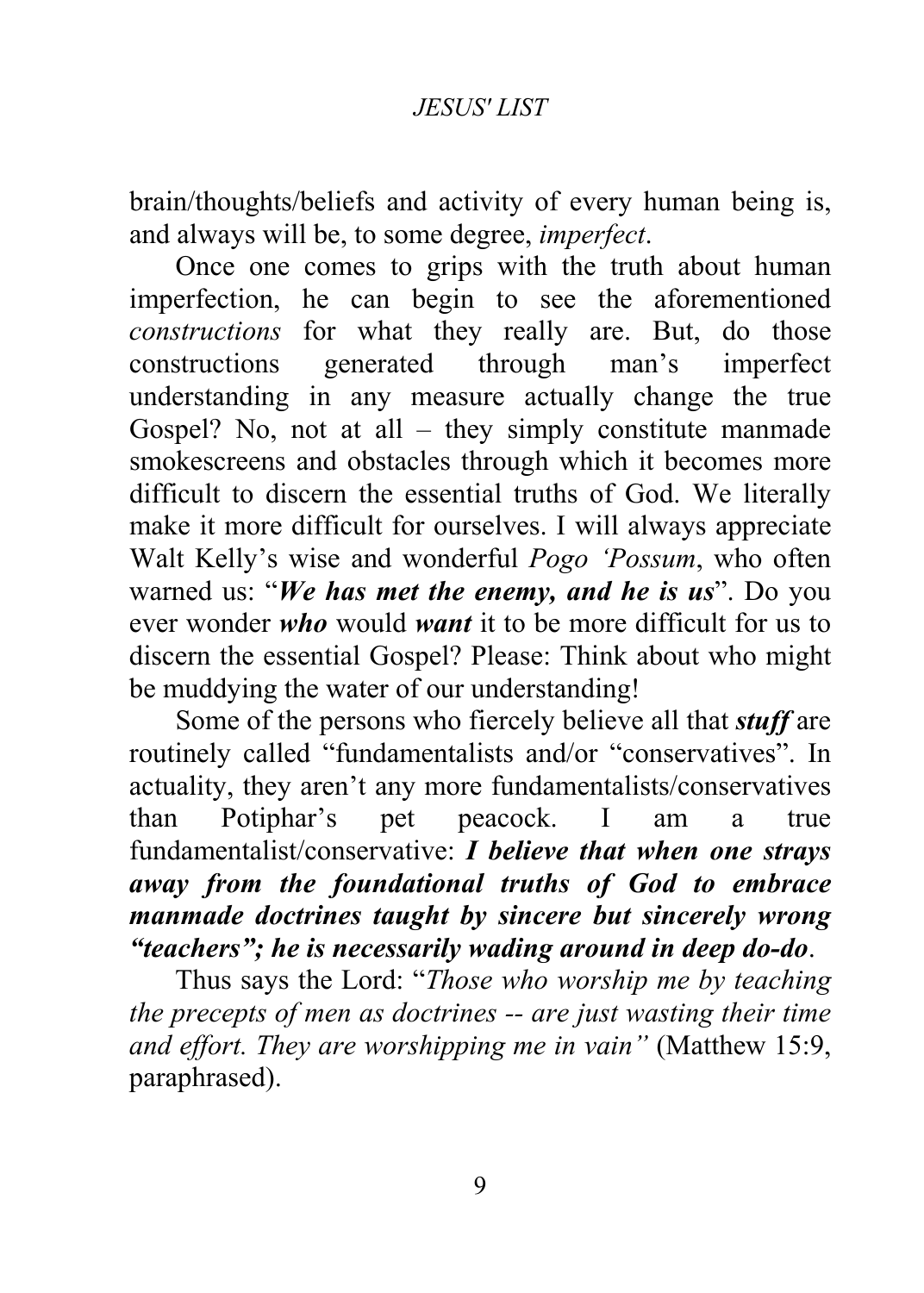The Lord will reveal to any believer who questions (makes up his own mind after examining the facts with the Teacher) that much of today's man-wanted, man-made "worship" is no more than an awful noise, as of insufferable, clanging, cymbals (I Corinthians 13).

Often "what we want" in our worship experiences amounts to a poor substitute for actually communing with God – indwelling Holy Spirit to Great Spirit Father-God. I hope that we parents/grandparents who *give our precious little ones everything they want* will someday wake up and realize: Hey! Our Father-God does not give us everything we want – so have we been doing harm to our children?

Thus says the Lord: "One who desires to find the real IT for his life will worship me *the way I say* – not the way he wants! My way is "*in spirit and in truth*" (from John 4:23- 24). He also says, "Be *still* and know that I am God" (Psalm 46:10). It seems that God might have some difficulty getting through to someone who is vibrating all over the place clamoring after *excitement* in worship. God's approval is all that really matters; but it conjures up a bad feeling inside me when I hear folks talking about being "so excited" about worship. Seems to me the Church would benefit if more church folks would just settle down and actually draw close to God.

William Faulkner, in reference to his struggles in dealing with the imperfections of mankind superimposed upon the foundational truths of God, says: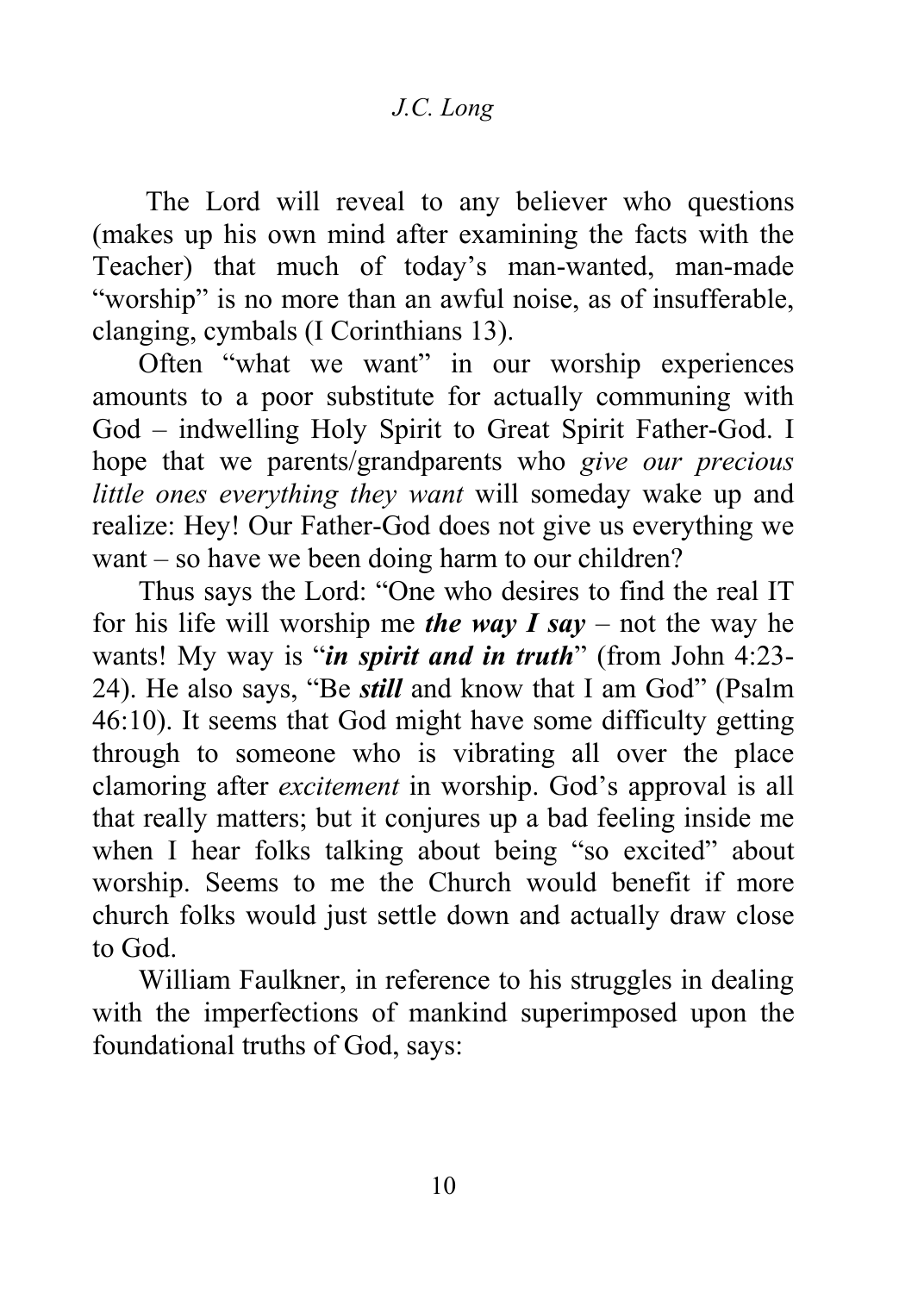[We] *must teach ourselves that the basest of all things is to be afraid* [to speak openly about revealed truth] *...* [We must] *leave no room in* [our] *workshop for anything but the old verities and truths lacking which any story is ephemeral and doomed – love and honor and pity and pride and compassion and sacrifice*.

 $\sim$  From his speech upon receiving the Nobel Prize. Stockholm, 12/ 10/1950

I once had a Geology professor who, in one memorable lecture, attempted to point out some of the "mistakes, inconsistencies, and imperfections" he found in the Bible. I (a true *sophomore*) actually called him down in that arena classroom. I never will forget it. Once he acknowledged my raised hand; I said, "*The essential message from God to mankind contained in the Bible is without any flaw of any kind. The way humans apprehended it and recorded it is demonstrably flawed*". That insight had to come from God, because the devil does not want us to know that!

 Concerning one of those Biblical inconsistencies the Professor alluded to; I've often wondered why only one of the four Gospel accounts indicates that one of the two thieves crucified with Jesus repents and is "saved". Luke 23:39-43 gives us the well-known "thief on the cross", who confesses belief in the Lord and is saved, i.e. "*Today you will be with me in paradise"*.

Matthew (27:44) and Mark (15:32) clearly state that *both* of the robbers crucified with him "reviled him". Doesn't that seem to be a contradiction? John (19:18) simply mentions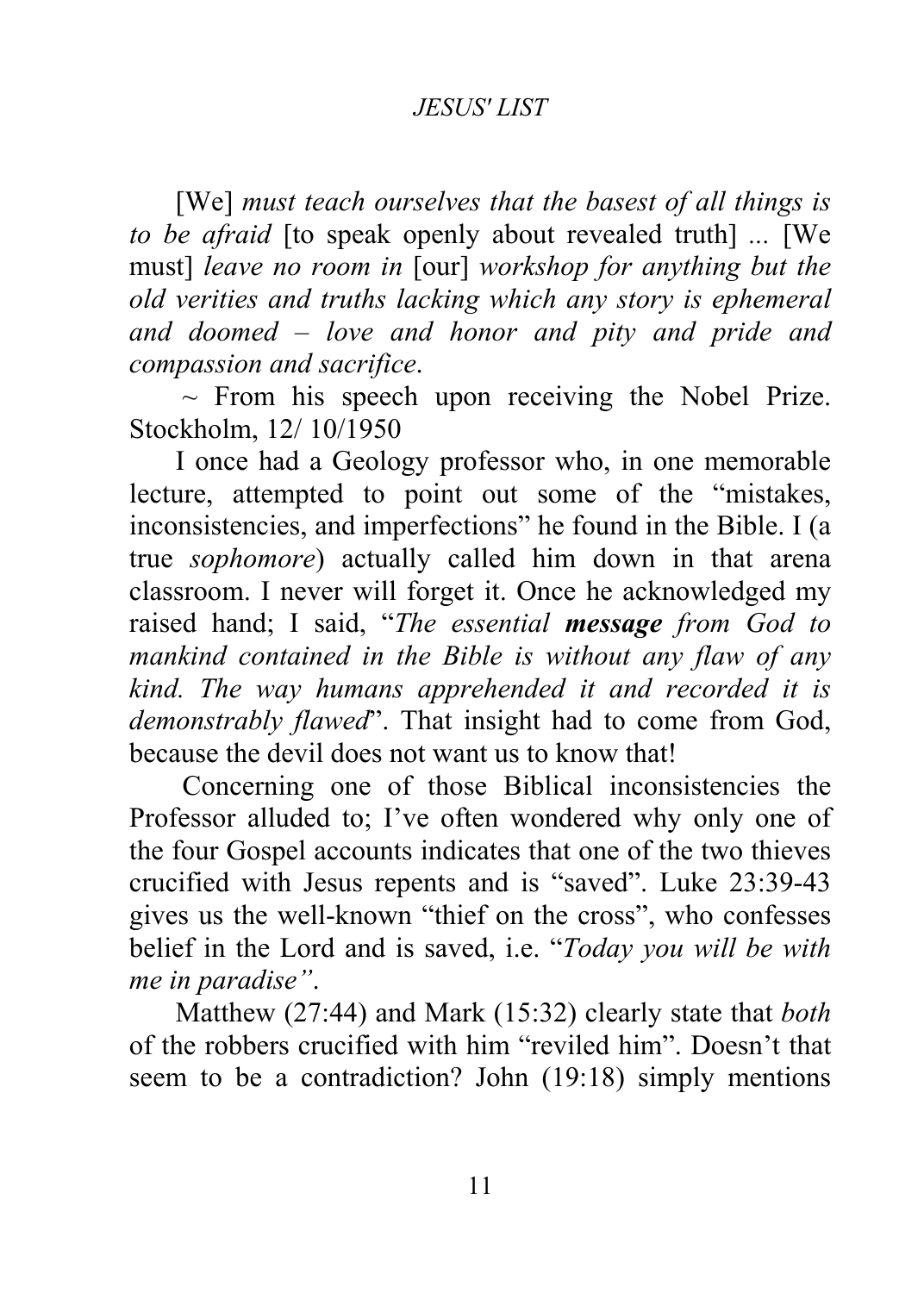that two others were crucified with him. No mention of a "deathbed confession". Can any of my readers bring light to this Biblical "inconsistency"? If so, then I might have a few other questions for you to help clear up.

By the way, there is an excellent book, Gospel Parallels (which I think is still in print) that lays out the four Gospel accounts, side-by-side, on each page – a very useful aid to making comparisons.

Who wants us to believe that the constructions with which we burden the Gospel are true? Who wants us to vehemently believe that matters peripheral to the essential Gospel are so all-fired important? (Pun intended). Who would want us to become fighting mad at anybody who brings these "fringe" beliefs into question? Guess who!

The devil instigates every church fight – including the ones I've been party to. I used to tell my congregation: If the Lord is in this place, it's because someone *brought* Him here – someone who has the Holy Spirit residing in his heart. And if (when) the devil is in evidence in the church, it's because someone brought him in. The devil can't get into a church by floating in through cracks in the wall on particles of dust. Some wrong-hearted person has to bring him in.

Speaking of peripheral, religious beliefs; tell me: Exactly how, when and where does Jesus teach "tee-totaling"? How about "full immersion baptism" as necessary for salvation? One can become a Christian without being dunked; but can't join most Southern Baptist Churches without being dunked. How about men-only deacons? What can we do with little-ole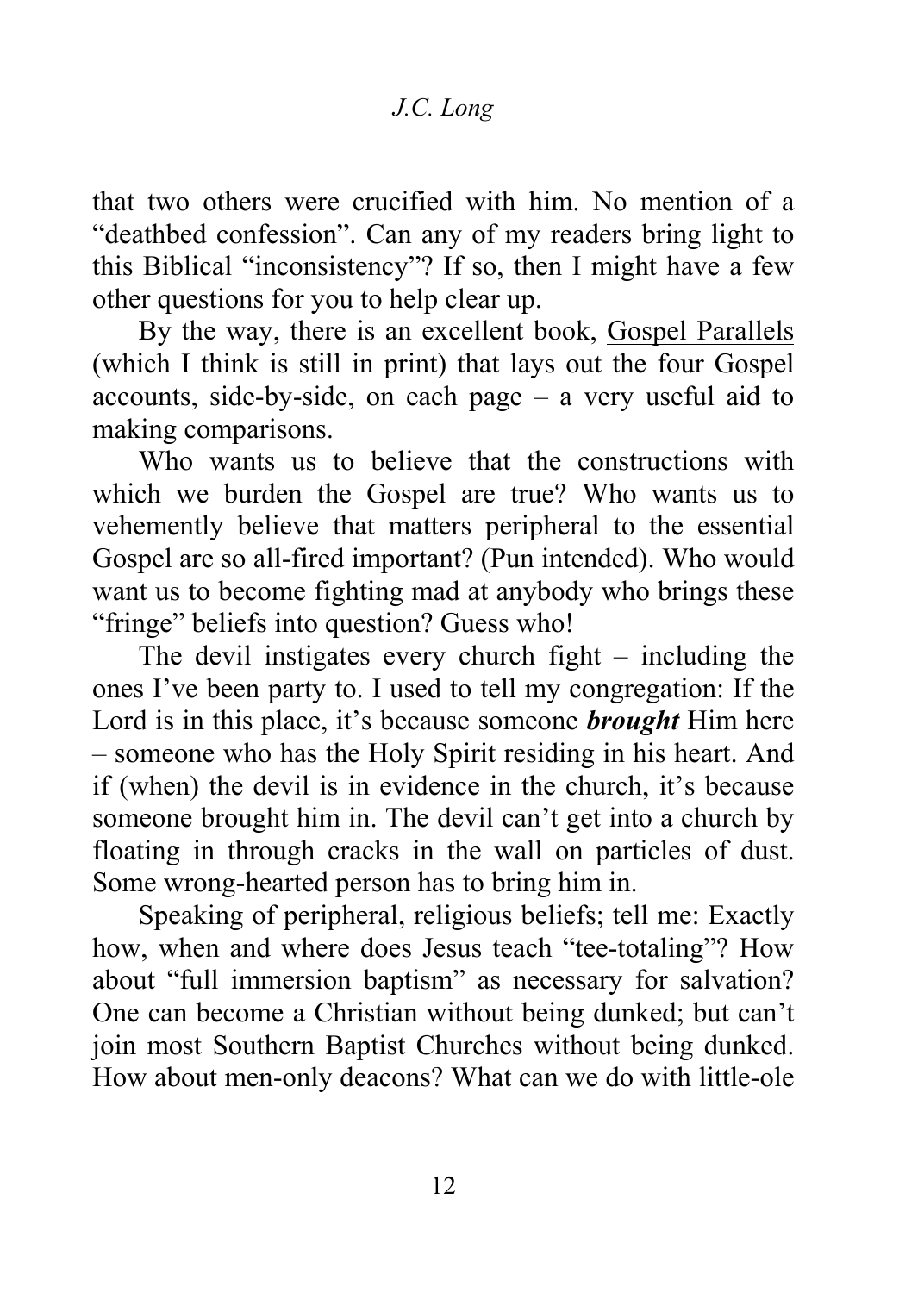Phoebe? (Romans 16:1). These are just a few fringe beliefs Baptists often enjoy fighting about.

 Yeah! John the Baptist himself established the Southern Baptist Convention! You don't believe it? You want to fight about it?

Did Jesus and/or his disciples (Peter?) actually do site preparation for the Roman Catholic hierarchy – the "Pope", "Cardinals" and all? Do you believe the popular (but silly) notion that Peter is the "Rock" upon which the Church is founded? Is he indeed? Then mark that church as certain to rot, crumble, and utterly fall! Personally, I'm convinced that the Lord Jesus Christ is the "Rock" upon which the Church is founded.

**"***On Christ the Solid Rock I stand; all other ground is sinking sand.***" (**Edward Mote, #406 in your '91 Baptist Hymnal).

I wonder if I could get an *Amen* to that?

Picture Jesus in his plain, soiled, sweaty, hand woven robe; and dusty, dirty feet – or, better still; picture him naked, ripped, bruised black and blue, bleeding, caked with blood, sweat, tears, spit, and dirt – *nailed* to a crude wooden cross. Picture Him in the evil hands of his false accusers -- dying at the hands of self-absorbed, shallow religionists. That's right, religionists – priests, scribes and Pharisees. Without them agitating, stirring up emotional strife, and demanding that Jesus die, there would not have been a crucifixion in the first place. The Romans, who found "no fault in him", only carried out their demands (political correctness of the religious type).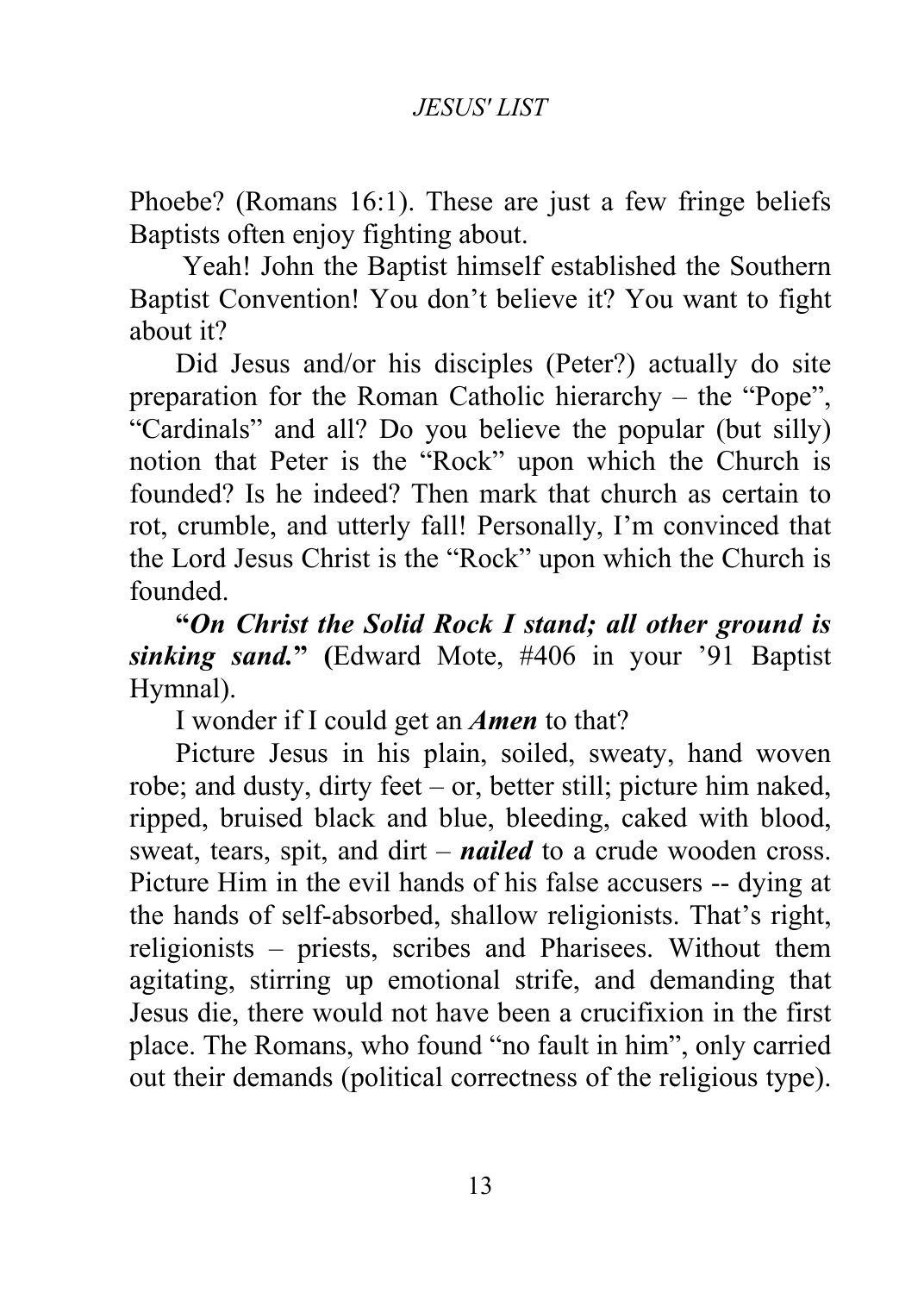So; picture the real Jesus (the only correct object of our worshipful admiration) next to the "Holy Father" in his wellguarded, immaculate, luxurious regalia. If the Pope "saves" you, you are in danger of hell's fire!

Am I missing something here, or has mankind "discovered" a personage to *idolize* who is, at least externally – not like Jesus? One would think that underneath the splendid trappings of the Pope, the Cardinals (Protestant bluejays, jackdaws and tweety birds) – "*a basket full of birds*" (Jeremiah 5:27) -- one would only find poor, naked, soiled, flawed human beings – who, hopefully, are depending on forgiveness -- just like all the rest of us. [*Cornelius fell at the feet of Peter and worshipped him. Peter said, "Stand up, I am only a man.*"-Acts 10:26]. Paul and Barnabas tore their clothing when the people of Lystra tried to worship them. They said, "*We are only men*." (Acts 14:14-15). Remember the first commandment?

When and where does Jesus ordain a Christian hierarchy? What exactly goes into the making of a "saint"? Is a person "elevated to sainthood" according to a judgment of THE JUDGE – or is sainthood determined politically by consensus of one's peers? Who decides whether a person is "most reverent", "right reverent" or "somewhat-reverent-"right reverent" or "somewhat-reverentsometimes"? I might go along with God having ordained all ministers as "ought to be reverent", because that's where every one of us actually is. I search in vain for exceptions. At times in my own life I might even have rightly been called irreverent. So – what?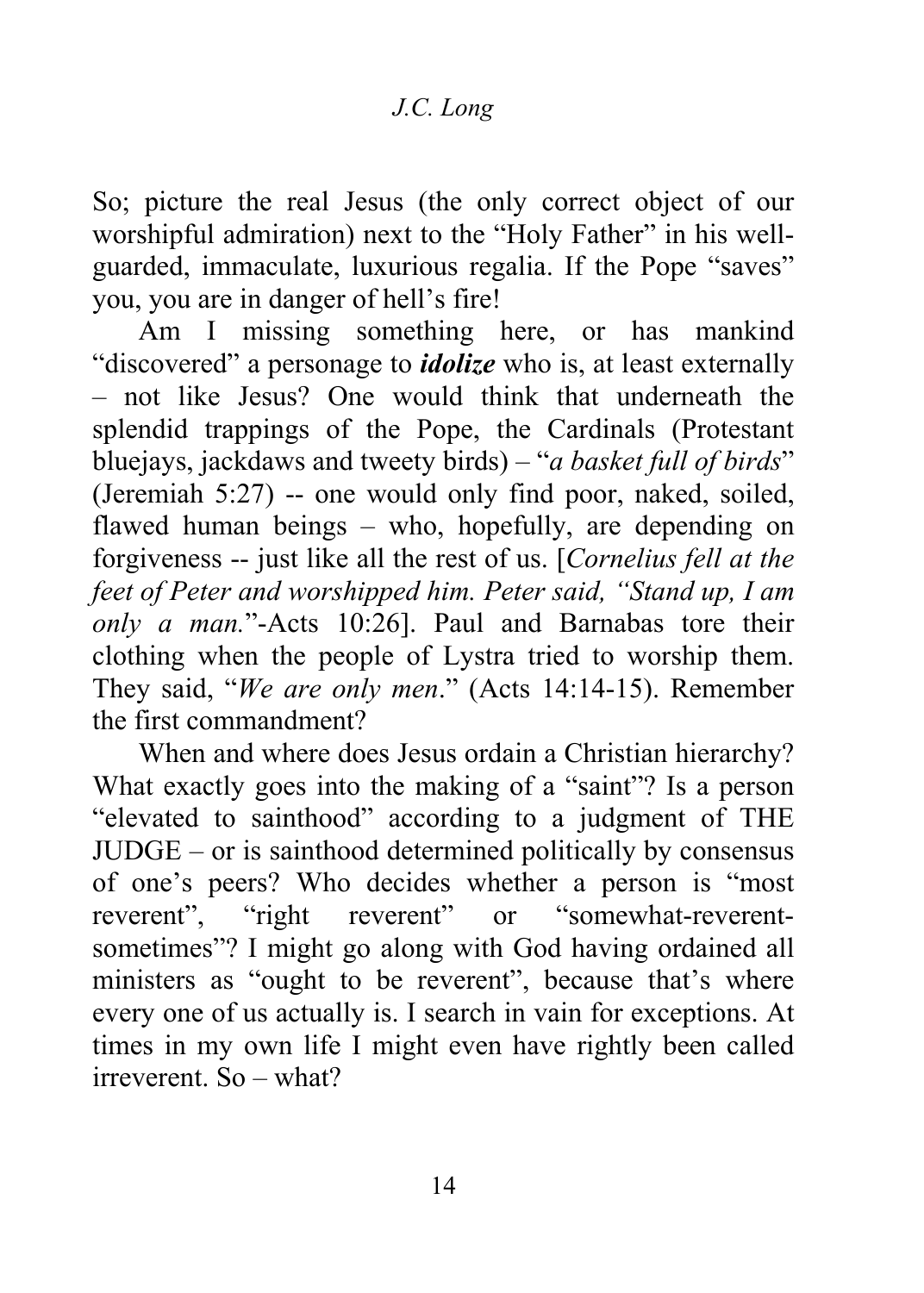A lady with Roman Catholic upbringing was attending a Protestant church. She told a deacon, "My friend tried unsuccessfully for months to sell her house. She buried a statue of Saint Jude in her yard, and the house sold the next week!" The deacon answered, "She would have done just as much good to bury a dead possum." Should we learn to discern the difference between faith and superstition?

There are many things about religions that I do not understand. Religion generates *problems*! And, Faith solves those problems. I don't agree with many religious beliefs, but I'm 100% sure of this: **Anybody, anywhere, anytime** (Jew, Catholic, Protestant, Pentecostal or convict)**; who looks up to Jesus and sees in Him the Christ-Savior – and who bares his heart and soul before Him, and asks Him to come in – is a Christian**. That is a recorded core fact about the salvation process when Jesus interacted with persons as He walked upon the earth. And it is now. He saves "*Whomever He wills*" (Romans 9:18). Only when **He** "exalts" a person is that person actually exalted. In my estimation, those "exalted by man" are nothing special (Matthew 23, Luke 14 and 18). God is not about to authorize any bunch of flawed religionists, in any wise, to alter that fact. Check it out for yourself: "*There is no respect of persons with God*." (Rom 2:11, Eph 6:9, Col 3:25, James 2:1, I Peter 1:17).

Once upon a time a "fundamentalist" church (which housed a School) asked the Public School to send a psychologist to test one of their students. The weather was bitter-cold, so the lady psychologist arrived at the church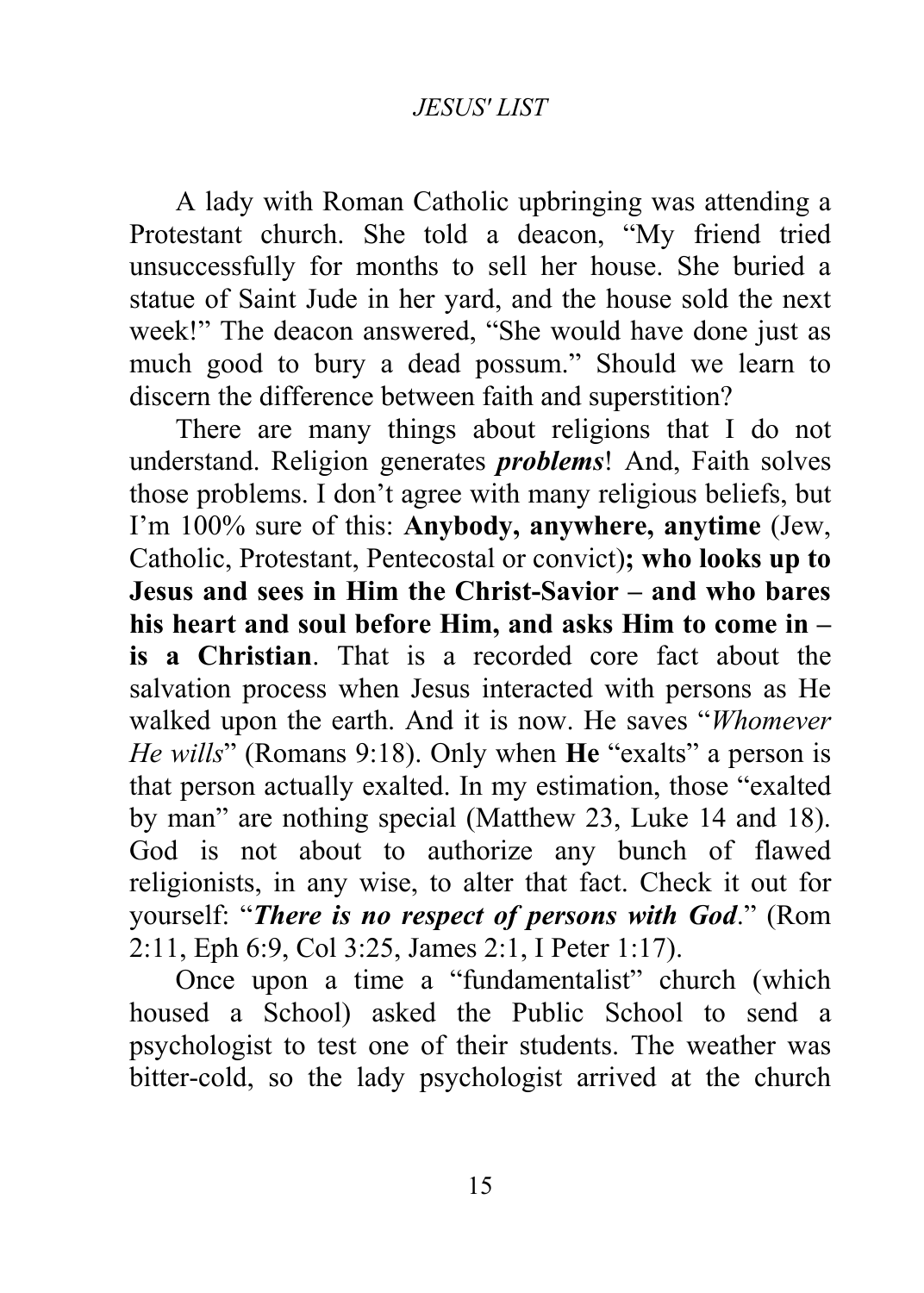office wearing *pants*. The officials refused to admit her. She had to go home, don a skirt, and return in order to test their student. An official from that same church once "caught" a Sunday school teacher wearing his hair "long". That lieutenant called the teacher in, propped his feet up on his desk, and smugly confronted him, asking, "Do you want to keep that teaching job you have?" The teacher's response is not suitable to print here.

The constructions that church *owner* attached to the Gospel was a manmade list of don'ts: Women don't wear pants, men don't wear long hair, go to picture shows, smoke, drink, chew, mow their lawn or buy bread on Sunday – and they don't cotton to people who do!

Here's another puzzler: A preacher from another *denomination* once criticized a printed sermon of mine because I used the word, *gosh*. He said it was a "muted oath", whatever that might be. What about: *golly, gee, gee whiz, jumpin' Jehosaphat,* or *by jingo?* How about *by George*, *My goodness, Good gracious* or *My land*? My word!, *My, my*! *Good golly, Miss Molly*!

Wouldn't there be hundreds of "muted oaths" Christians utter innocently every day? Of course, we could stop, confess, and get forgiveness every time we catch ourselves uttering a muted oath.

 Are there too many self-appointed, painfully idealistic preachers "out there" who take *themselves* too seriously (It's impossible to take Jesus too seriously) -- and make a career of picking the mosquito eyebrows out of the grits? Jesus says: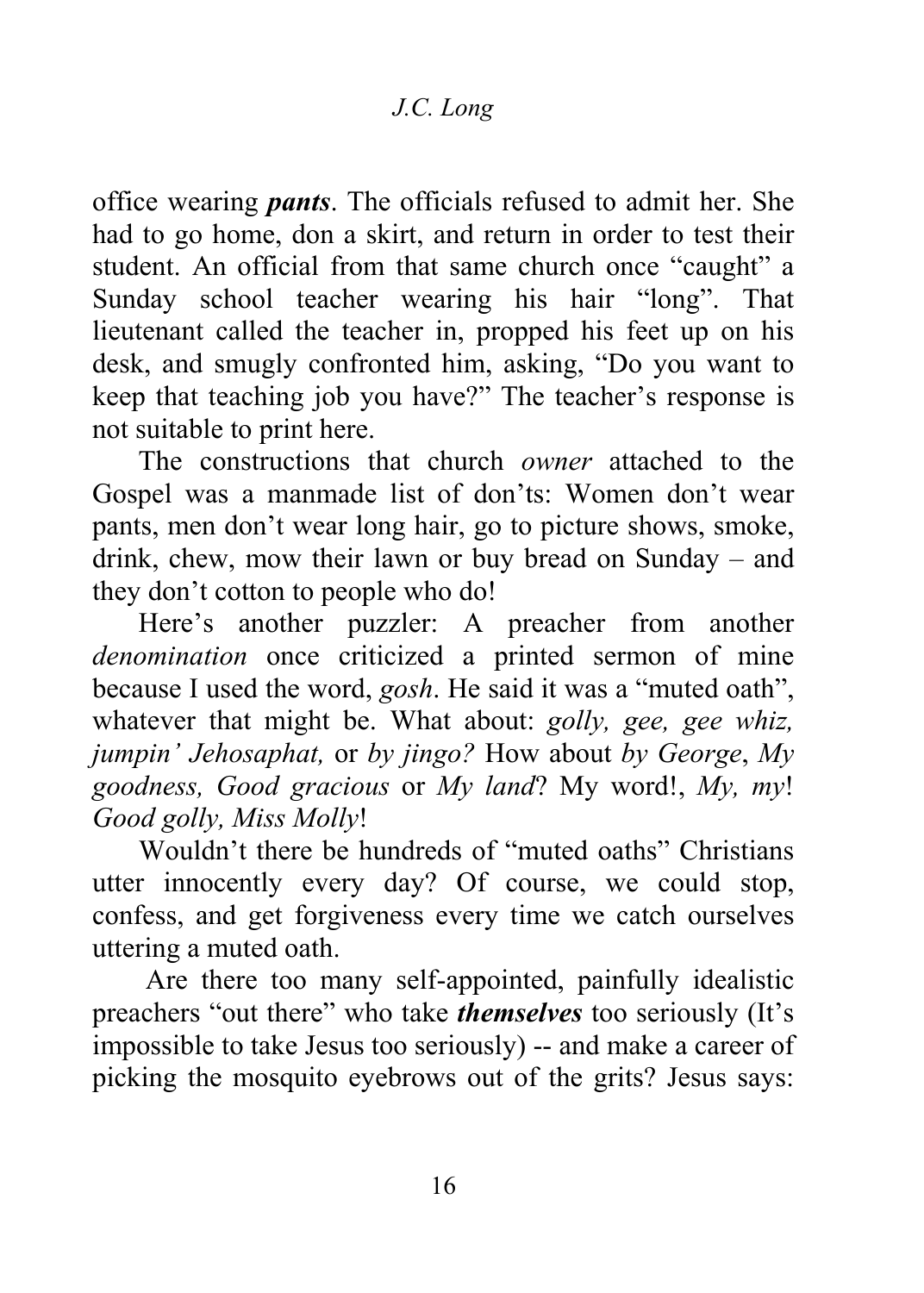"*You blind guides! You fastidiously strain a gnat out of your milk – and then turn right around -- and swallow a whole camel*!" (Matthew 23:24, paraphrased).